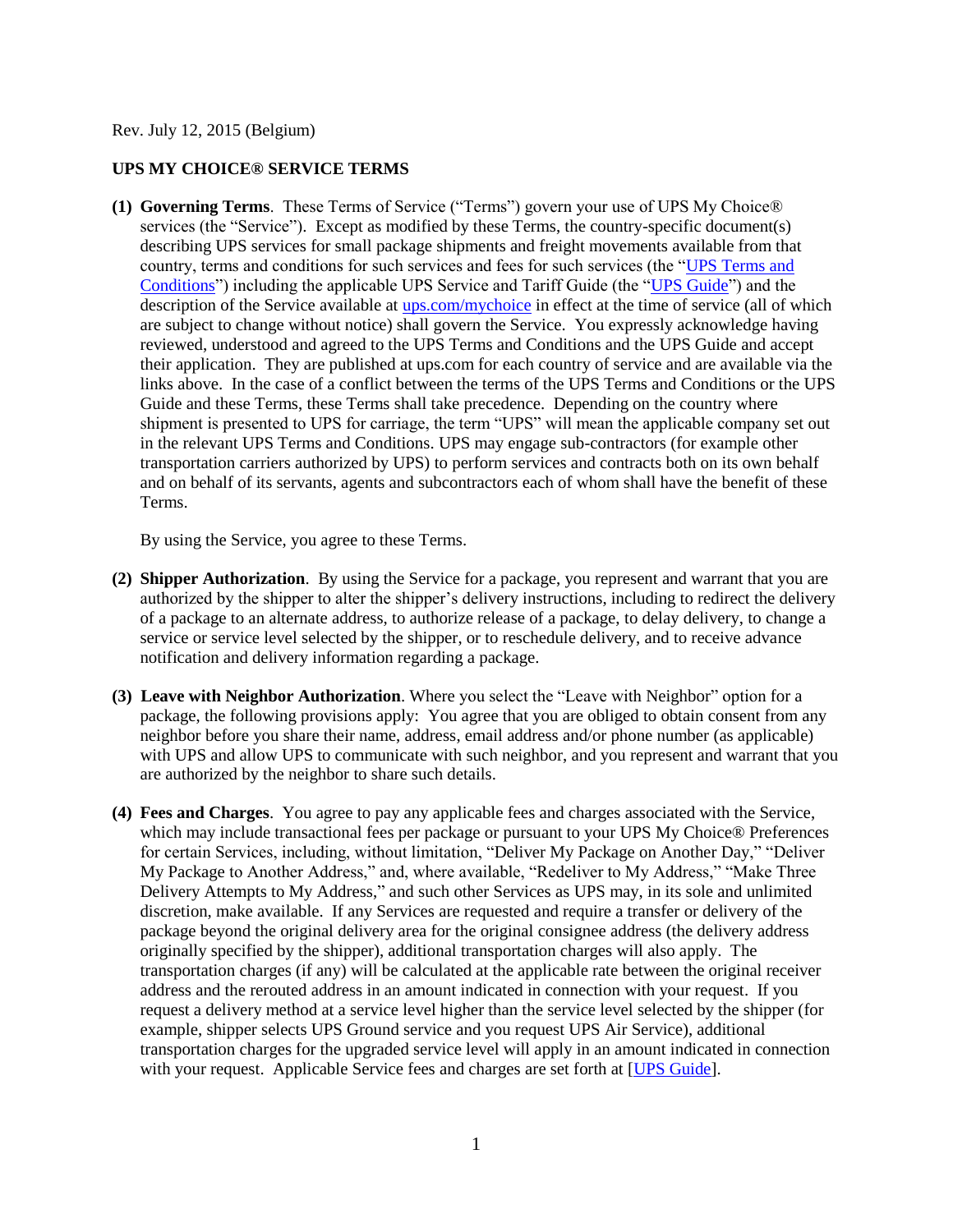Due to the nature of the Service, original time of delivery guarantees and the UPS Service Guarantee/Money Back Guarantee do not apply to packages subject to UPS My Choice® services. UPS may change the fees and charges for the Service at any time without prior notice. Additional fees and charges will not be assessed for packages for which UPS is unable to provide the requested Service.

If you wish to select Services that involve additional fees and charges, you may set up a credit card number or other payment method in your UPS My Choice® My Settings. You authorize UPS to automatically charge the payment card or other payment method selected in your UPS My Choice® My Settings for all applicable charges and fees, and to continue to charge such amounts to that payment method, when incurred, until you revoke your authorization. You may change the payment method or revoke your authorization by visiting the UPS My Choice® My Settings tab and changing your preferences. It may take UPS up to 10 calendar days to process any change to or revocation of your payment authorization.

**(5) Delivery to a UPS Access Point™ Location**. A UPS Access Point location is an independently owned and operated business designated by UPS where a consignee or other recipient may, where available, receive a package delivery.

Packages that may be received for delivery at a UPS Access Point location are subject to restrictions, including, without limitation, in regard to weight and size and actual and declared value as set forth at [\[Guide to UPS Access Point™ locations\]](http://www.ups.com/accesspoint/). Before releasing any shipment at a UPS Access Point location to you or another authorized recipient, you or the authorized recipient may be required to produce sufficient verification of the name and address of the consignee and also identification of the authorized recipient, including, without limitation, provision of government-issued identification. Any such information provided to UPS will be used solely for the purposes of identity verification and authorization and in accordance with the UPS Privacy Notice available at [\[UPS Privacy Notice\]](http://www.ups.com/content/be/en/resources/ship/terms/privacy.html). Where a shipment is released to another authorized recipient (other than you) you agree to notify and obtain the consent of the authorized recipient that any personal information provided to UPS will be processed by UPS for the purposes of identity verification and authorization and may be transferred to countries other than the country in which UPS originally collected the information.

Notwithstanding the foregoing, any visit to a UPS Access Point location is at your own risk. Any liability of UPS for lost, damaged or delayed packages to a UPS Access Point location is subject to the limitations set forth herein and in the applicable UPS Terms and Conditions. For requests to hold for pickup at a UPS Access Point location, packages will be held for ten (10) days, except in the United States, Canada, Mexico, and Puerto Rico, where they will be held for seven (7) days, before they are returned to the sender (transportation charges will be assessed to the shipper if returned to the shipper).

**(6) Data Use**. To apply for your UPS My Choice® Membership, you may be required to submit to UPS or its service provider certain personal information, including name, address, and telephone number, solely for the purposes set forth in, and subject to, the UPS Privacy Notice (available at UPS's website at [\[UPS Privacy Notice\]](http://www.ups.com/content/be/en/resources/ship/terms/privacy.html)) (hereby incorporated by reference into these Terms). By applying, you consent to the collection and use of your personal information for this purpose.

You agree that UPS and other companies in the UPS group of companies worldwide, including companies in countries which may not have the same level of data protection as the country where the shipment is presented to UPS for carriage, may use any data provided by you for the purposes set forth in, and subject to, the UPS Privacy Notice. You have certain rights (exercisable by contacting UPS under privacy@ups.com or UPS Europe SPRL/BVBA, Attorney Data Privacy, Ave. Ariane 5,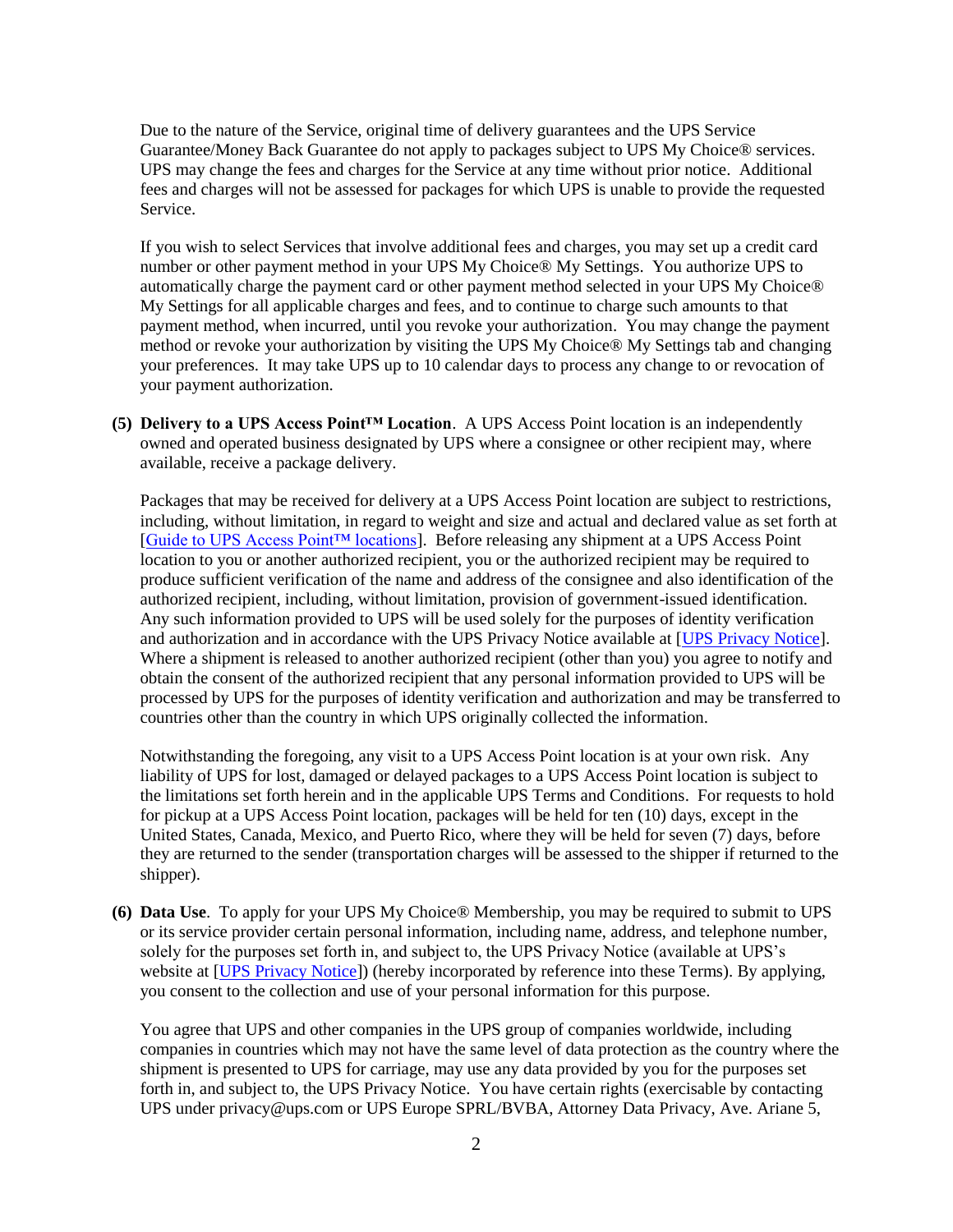Brussels, 1200, Belgium) under the law to have access to, rectify, object to the use for direct marketing of, or delete personal data held by UPS.

**(7) UPS My Choice® Membership**. Features of UPS My Choice® Membership available to you may vary based on the location of your residence, your method of enrollment, information provided by you, and your agreement to terms and conditions. As a result, UPS may provide limited access to some Services (for example, you may be limited to receipt of package delivery alerts by email). You may be required to provide sufficient verification of identity before you are able to access your UPS My Choice® Membership or certain UPS My Choice® Services (for example, reroute to another address).

You may terminate your UPS My Choice® Membership or stop using the Service at any time by terminating your membership in the UPS My Choice® My Settings section.

**(8) Liability Limitations**. UPS's liability in relation to the Service, including liability for loss or damage to a package, or delayed delivery shall be limited pursuant to the UPS Terms and Conditions. UPS does not accept responsibility for purely economic losses, such as the costs of any alternative means of transport, loss of profits, loss of business opportunities or loss of revenue. The UPS Service Guarantee/Money Back Guarantee does not apply to packages subject to the Service, including without limitation a change in service level. All claims for loss or damage or delay shall be notified to UPS in accordance with the UPS Terms and Conditions and the UPS Guide by the original shipper.

By selecting the Authorized Shipment Release service, you authorize UPS to release packages addressed to you at your address when no one is present to receive the delivery. UPS will only make one delivery attempt and will not obtain a signature upon delivery. A UPS delivery record constitutes conclusive proof of delivery and, by selecting the Authorized Shipment Release service, you will be asked and are required to accept responsibility for any loss or damage to the package after it has been released at the address. UPS retains sole and unlimited discretion to honor your Authorized Shipment Release request (and may not do so, for example, due to delivery conditions such as adverse weather or safety). Authorized Shipment Release is not available if the shipper has specified that an adult signature is required for your package.

In no event shall UPS be liable for any Loss, including but not limited to loss, theft, alteration of, unauthorized access to, or acquisition of, your personal information, or other security breach, compromise, or incident involving your personal information, whether by third parties or otherwise, arising out of or resulting from misuse or impairment of the security of the personal information (including but not limited to security access codes or vacation information) that you provide to UPS to allow it to render the Services to you.

- **(9) Indemnity**. To the maximum extent permitted by mandatory law, you agree to indemnify, defend, and hold harmless the shipper and UPS, its parent corporation, and affiliated companies, their officers, directors, employees, agents, and their successors and assigns, from all claims, demands, expenses, liabilities, causes of action, enforcement procedures, and suits of any kind or nature arising from or relating to your improper or negligent use of the Service and the UPS My Choice® Preferences you select, including, for example (but without any limitation whatsoever) with regard to Leave with Neighbor shipments, your noncompliance with governmental laws or regulations or UPS's requirements applicable to the Service, or your failure to comply with these Terms.
- **(10) Modification; Termination**. UPS may, at any time, in its sole and absolute discretion and without prior notice, (a) modify, suspend and/or discontinue all or part of the Service without liability to you or any third party, (b) charge, waive, reduce and/or otherwise modify any fees required to use the